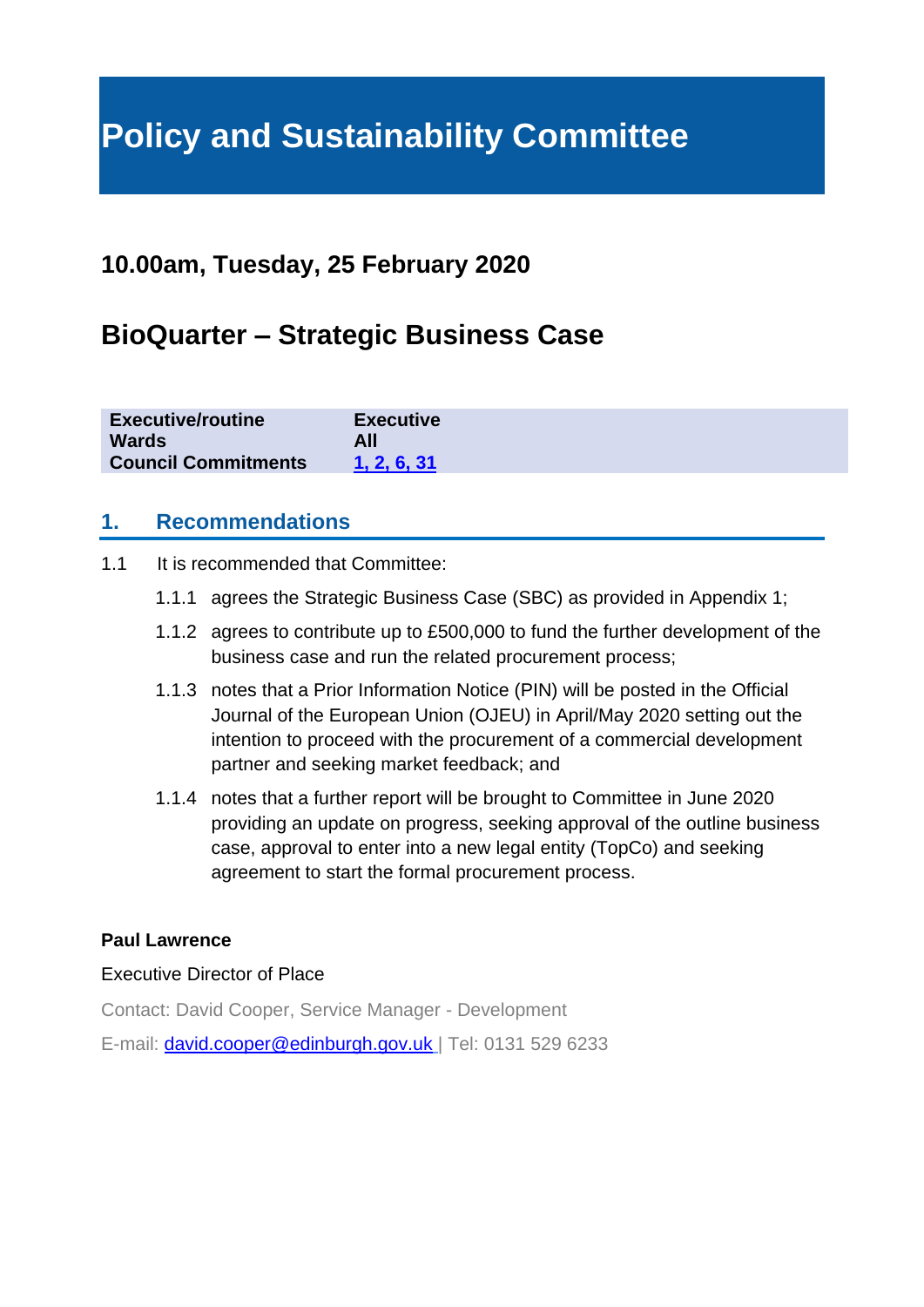**Report**

# **BioQuarter – Strategic Business Case**

# **2. Executive Summary**

- 2.1 This report requests approval to progress with the next stage of the BioQuarter project and requests £500,000 of funding as the Council's contribution towards the development of the business case and procurement exercise.
- 2.2 A Strategic Business Case (SBC) is also provided which sets out the rationale for proceeding with this project. Life Sciences is a significant sector in the UK economy employing 90,000 people. The BioQuarter is a key player in this sector and exists to improve people's lives, health and well-being. The BioQuarter site is identified in the Local Development Plan (LDP) as an area for life science development that supports wider growth and regeneration in South East Edinburgh. It is also recognised in the draft City Mobility Plan (CMP) as an area of growth where further transport infrastructure is required. It has significant potential to contribute to the City's Economy Strategy and Council Commitments, particularly in relation to the inclusive growth and net zero carbon agendas.
- 2.3 An Outline Business Case (OBC) will be reported to Committee in August 2020 and approval will be sought at that stage to enter into TopCo and then commence the formal procurement process. Thereafter, it is envisaged that a Full Business Case (FBC) will be provided once a preferred bidder has been identified and final approval will then be sought from Committee and Council to proceed with the establishment of a further legal entity, proposed to be a joint venture involving TopCo and the preferred bidder (DevCo).

## **3. Background**

3.1 In 1997, Scottish Government obtained planning permission for land in the Little France area of Edinburgh, approximately four miles from the City Centre. This allowed the relocation of the city's Royal Infirmary and the University of Edinburgh's Medical School from their historic sites in the City Centre. Development commenced immediately and in 2002 NHS Lothian opened the first building to patients – the new Royal Infirmary of Edinburgh. At the same time the University completed the first phase of relocation of the College of Medicine and Veterinary Medicine with the move of medical teaching and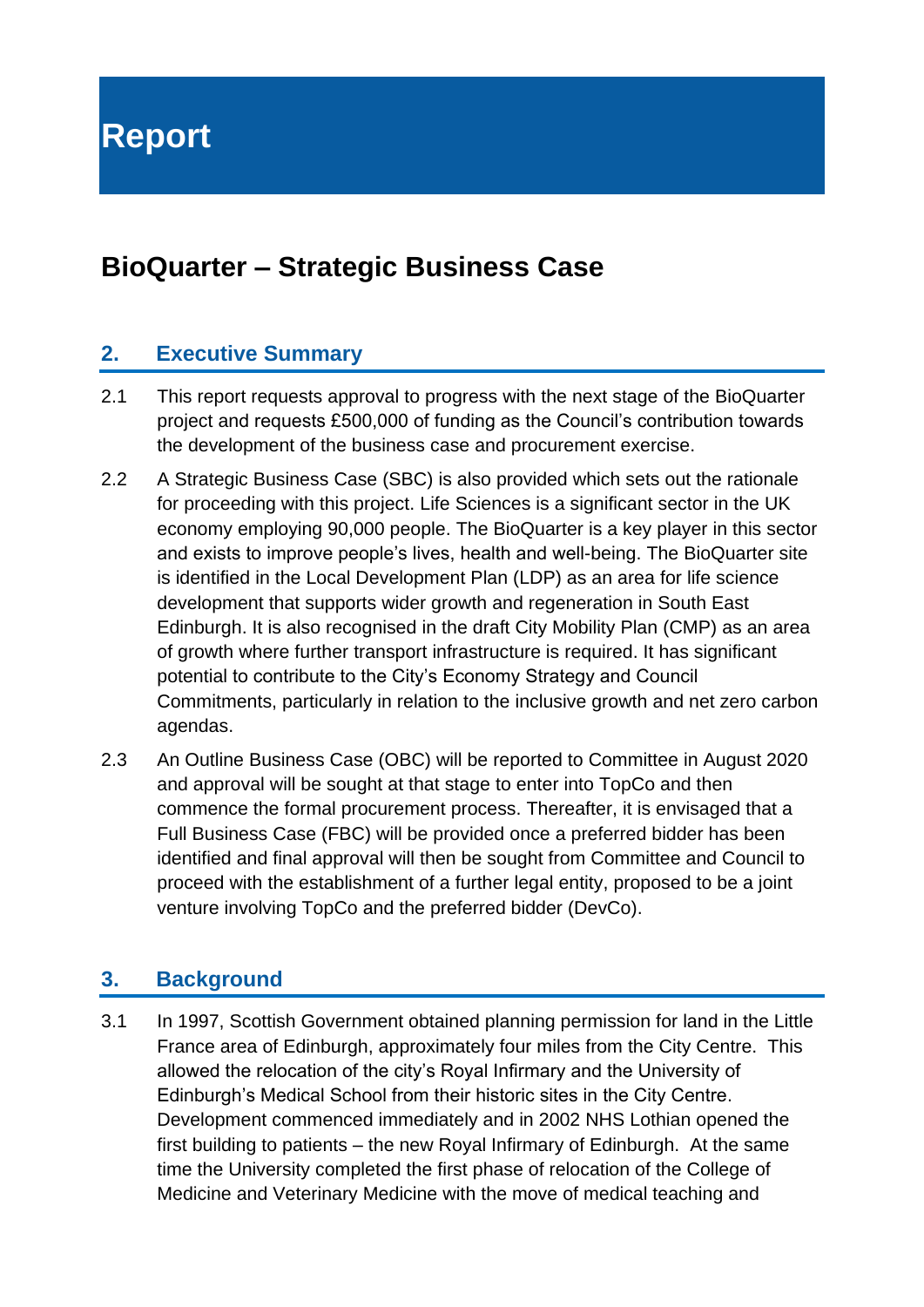research to the adjacent Chancellor's Building. In 2007 the site was named Edinburgh BioQuarter.

- 3.2 Over these past 20 years, the site has developed extensively and has seen investment of around £520m of capital with a further £330m of capital investment planned for the next five years for buildings, infrastructure and specialist equipment. Funding to date has been by the individual partners, research councils and philanthropic and government investment.
- 3.3 During this time a private sector partner was procured and a partnership was formed. Unfortunately, this coincided with the global economic crisis in 2007/8 and as a result the partnership was not able to move forward, and the parties mutually agreed not to pursue the partnership further.
- 3.4 In 2017, the Council agreed to become a formal partner in the BioQuarter and subsequently entered into a Collaboration Agreement with the other three project partners - the University of Edinburgh, Scottish Enterprise and NHS Lothian. The governing body for this is the BioQuarter Strategy Board.
- 3.5 On [21 March 2019](https://democracy.edinburgh.gov.uk/CeListDocuments.aspx?CommitteeId=287&MeetingId=4954&DF=21%2f03%2f2019&Ver=2) the Housing and Economy Committee agreed to a review of the use of the City Strategic Investment Fund (CSIF) to ensure it is deployed to meet the priorities of the economy strategy and wider city development and regeneration aims. The Council subsequently agreed on [21 November 2019](https://democracy.edinburgh.gov.uk/ieListDocuments.aspx?CId=150&MId=410&Ver=4) to reallocate CSIF funding and set aside £2.15m to be used over a five-year period to fund the progression of major developments in the city which will make strategic contributions to the city's economy and which would not otherwise not be progressed. The BioQuarter was identified as one such project.

## **4. Main report**

#### **BioQuarter - Today**

- 4.1 The UK has one of the strongest and most productive Life Sciences industries in the world. In 2015, the Life Sciences industry generated approximately £20.7bn turnover and 90,000 jobs for the UK. The BioQuarter is already a key player in this arena. It exists to advance healthcare discoveries, improve people's lives and enhance health and well-being.
- 4.2 The BioQuarter is currently home to a community of around 8,000 staff and students and significant numbers of patients and visitors. The site is a melting pot of talent in commercial research and development, clinical and academic, research, healthcare and data driven innovation. At its heart is the Royal Infirmary of Edinburgh, a circa. 900 bed acute teaching hospital. The research strengths of the site include neuroscience, regenerative medicine, medical informatics and translational medicine.
- 4.3 BioQuarter is developing over time but already has some notable successes having helped to incubate several new spin-out companies from the University since 2012.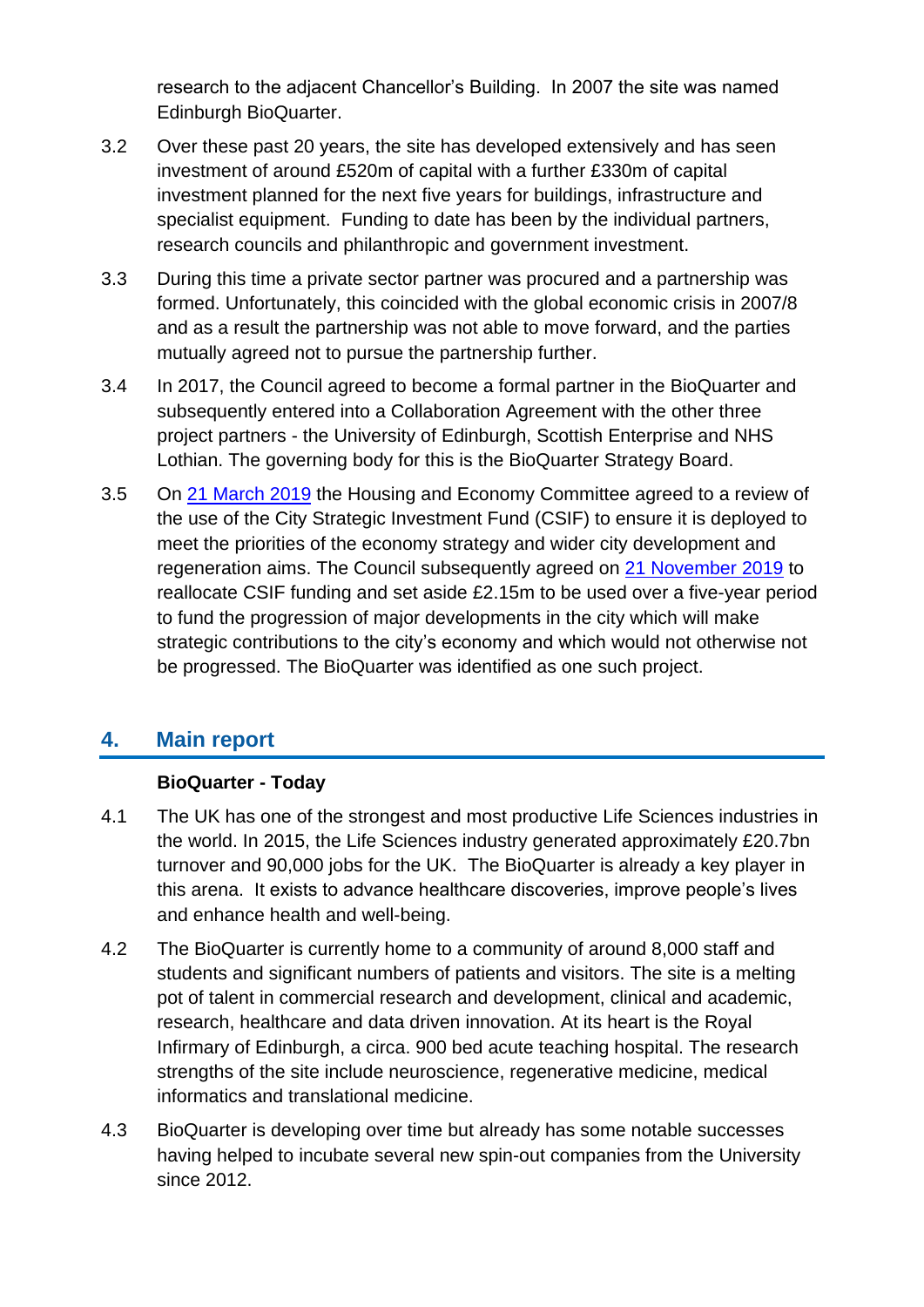4.4 The current commercialisation space at BioQuarter is primarily located in Building Nine and is owned and managed by Scottish Enterprise. Building Nine opened in 2012 and consists of a mix of incubator and grow-on space for life sciences companies. It has been home to more than 25 SMEs, all at varying stages of growth and from across the life sciences spectrum. Currently there are 14 companies based in Building Nine, all of which take advantage of the unique environment that the BioQuarter offers.

#### **BioQuarter - Vision**

- 4.5 The BioQuarter is already a flagship development within the Life Sciences sector with a unique combination of specialist activities. By building on its existing expertise/facilities and by attracting, creating, and growing world class companies, the BioQuarter has the potential to grow from a national to a global centre of excellence.
- 4.6 The vision is to deliver a life science led mixed use quarter in the South East of Edinburgh that will attract new businesses, entrepreneurs, investors, researchers, healthcare providers and which would be a powerful tool in both local and regional economic and social regeneration.
- 4.7 Phase 1 of the masterplan for the site is likely to include a new public square, an incubator hub, laboratories and office accommodation totalling approximately 42,000sqm, a range of residential developments including, ancillary space such as a quality hotel, bar, gym, retail, nursery and after school care provision, high quality public realm throughout the site and improved public transport and access arrangements.
- 4.8 The site is already identified in the current Local Development Plan although the new masterplan will require consultation and further development. This process has begun with the Planning Service where advice will be sought on the best approach to be taken. The masterplan will be reported to the Council's Planning Committee in due course.

#### **Strategic Business Case**

- 4.9 Following discussion around how to deliver the new vision, the BioQuarter Strategy Board supported the option of procuring a private sector partner. This partner will need to have demonstrable experience in Life Sciences development and will need to be able to provide funding for the venture. A new partnership would then be formed with the four existing partners, which will acquire the remaining land from Scottish Enterprise and develop BioQuarter at the necessary pace and scale to achieve the desired outcomes.
- 4.10 Appendix 1 contains the SBC which has been prepared to provide the rationale for proceeding with this project, sets out the proposed approach and covers, financial assessment, demand assessment, economic impact and community engagement and inclusion. It identifies a wide range of benefits including:
	- 4.10.1 the creation of a high-quality large-scale sustainable development in the city, with zero net carbon ambitions;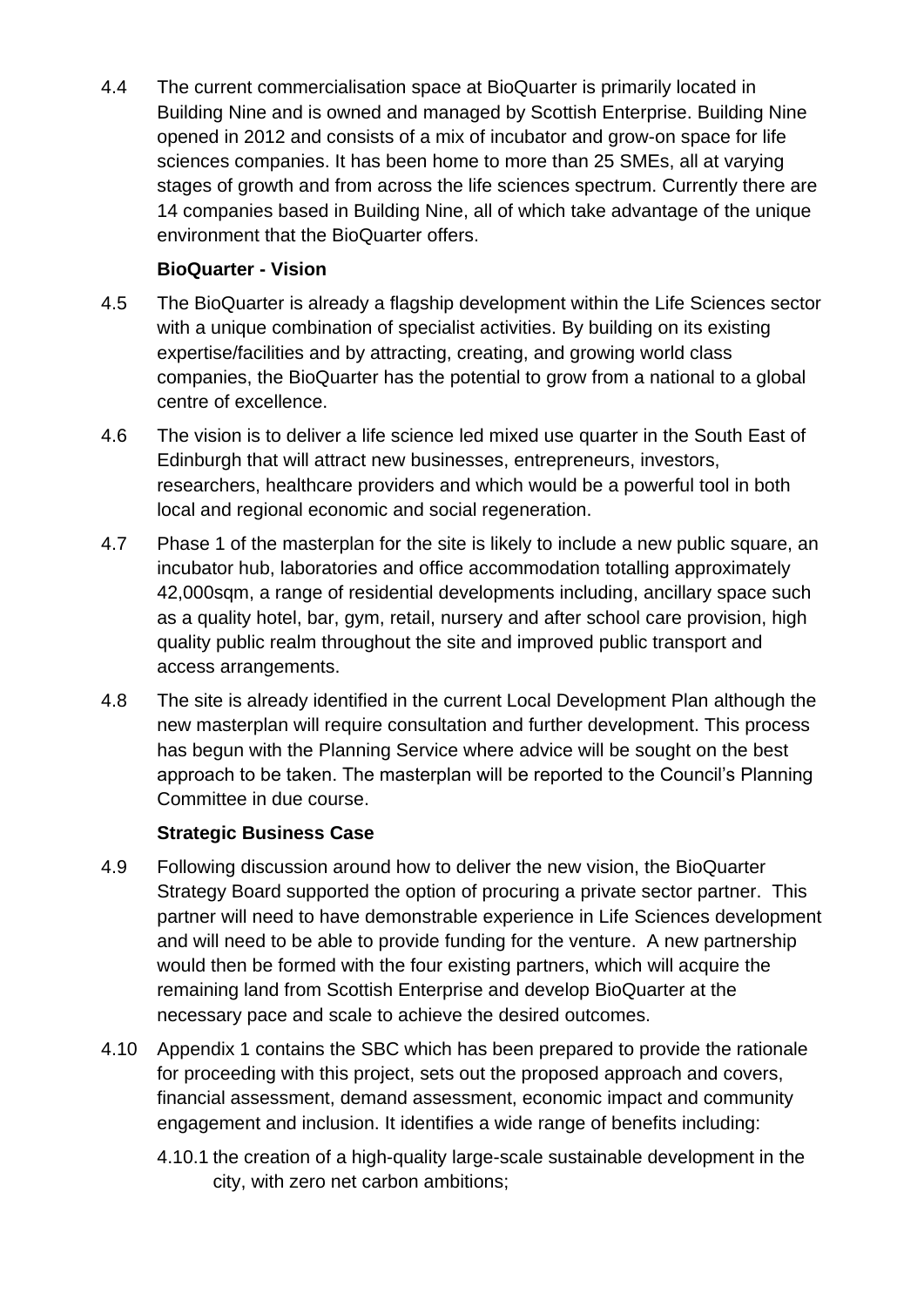- 4.10.2 an attractive town centre square and 'place', capable of supporting a range of events;
- 4.10.3 an open and welcoming atmosphere, with space and facilities that can be used by citizens both locally and across the city of Edinburgh;
- 4.10.4 additional new residential development, including a range of affordable housing;
- 4.10.5 improved international positioning in the market for life sciences companies, Data Driven Innovation businesses;
- 4.10.6 enhanced support for early and later stage growth of companies in the life sciences sector;
- 4.10.7 improved health and care research and services through enhanced joint working between clinicians, patients, researchers, communities, government and business;
- 4.10.8 enhanced Edinburgh and Scottish skills base in the life sciences and Data Driven Innovation sectors; and
- 4.10.9 Total permanent jobs, in the long term, of 9,325 FTE and a further 7,734 FTE jobs relating to construction activity.
- 4.11 The SBC provides a compelling case for proceeding with the project and it is recommended that Committee agrees to proceed to the next stage of the project - the development of an OBC.

#### **TopCo and DevCo**

- 4.12 In order to proceed with the project, legal advice has been sought on the best company structure to be used, considering the proposed operations, desired outcomes and the level of control sought. Consideration has also been given to the governing rules of each of the partners. It is proposed that two companies both limited by shares will be established – TopCo and DevCo.
- 4.13 TopCo will be set up initially as the contracting authority for the procurement of a private sector partner and thereafter will have responsibility for oversight of DevCo. Each of the four partners will have a 25% shareholding.
- 4.14 DevCo will be established once a private sector partner has been secured. It is envisaged that this will also be a company limited by shares with TopCo holding a portion of the shares and the private sector partner being the only other shareholder. It is envisaged that the partner will be the majority shareholder and that the company will be classified to the private sector, allowing it to operate more freely than if it were classified to the public sector. To ensure that the direction of the company continues to be aligned with the objectives of the public sector partners, a mission statement will be built into the shareholder agreement.
- 4.15 DevCo will then enter into an option agreement with Scottish Enterprise to provide for the purchase of the remaining BioQuarter land and will draw down the plots subject to performance in terms of project funding and necessary consents being secured.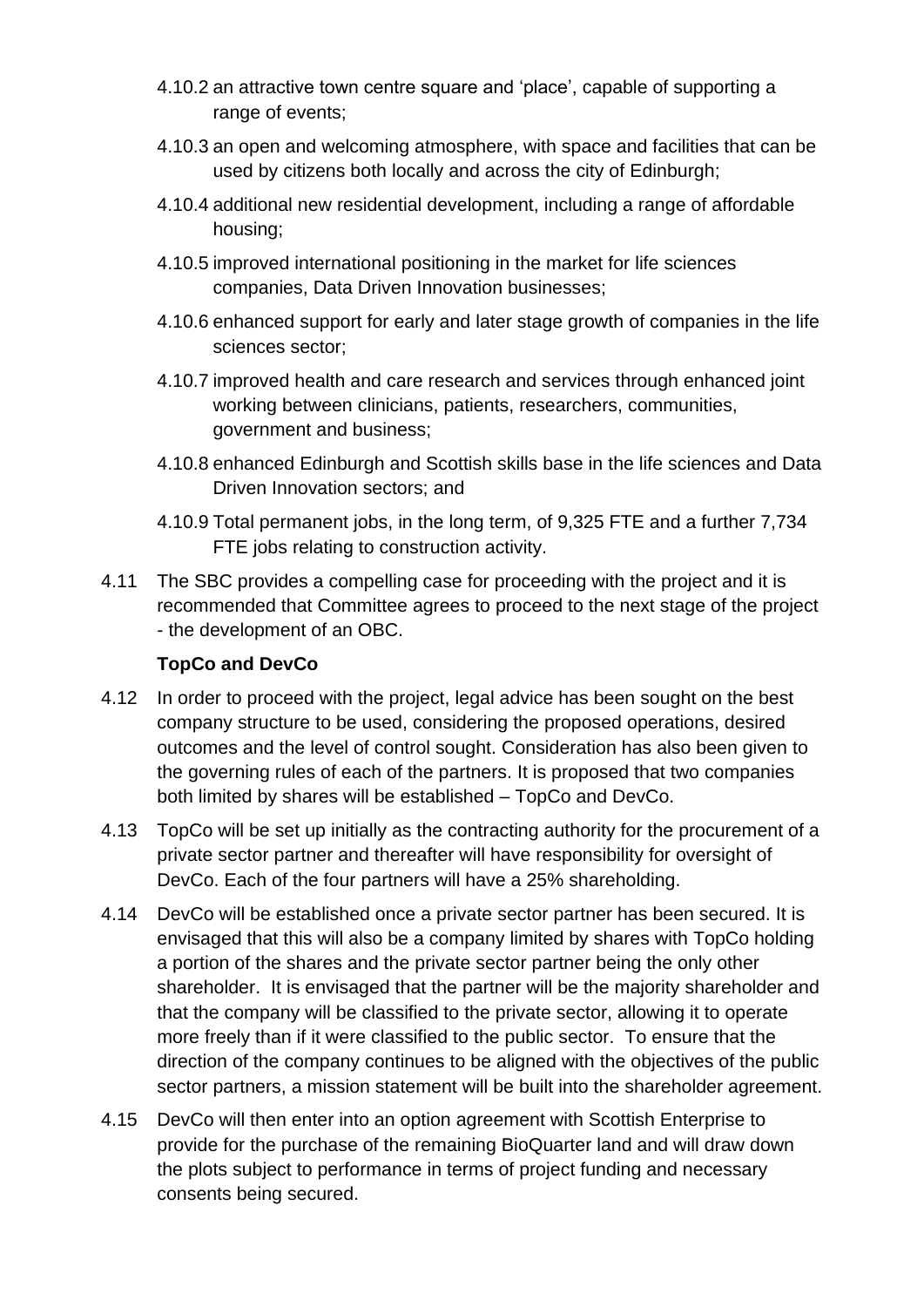# **5. Next Steps**

- 5.1 Subject to approval by the Policy and Sustainability Committee officers will work with the BioQuarter Programme Team to progress the project.
- 5.2 The high-level programme for the project is as follows:
	- 5.2.1 Marketing launch at MIPIM March 2020.
	- 5.2.2 OJEU Prior Information Notice April/May 2020.
	- 5.2.3 TopCo established and formal procurement start Q4 2020.
	- 5.2.4 Selection of private sector partner and formation of DevCo Q4 2021.
	- 5.2.5 Construction start Q3 2022.
	- 5.2.6 First occupation 2024.
- 5.3 In order to proceed with the formal procurement process the OBC will first need to be developed and then agreed by all partners.
- 5.4 For the procurement of a private sector partner it is proposed to establish a company limited by shares (TopCo) of which the Council will have a 25% shareholding. The main purpose of this company will be to perform the contracting authority role for the procurement of a commercial development partner although this will not be the only function of the company.
- 5.5 A report will be brought back to Committee in June 2020 setting out the OBC and the proposed articles of association of TopCo. It will seek agreement for the Council to enter into the company, start the procurement process and develop the FBC.

# **6. Financial impact**

- 6.1 As set out above, £2.15m of the CSIF is ring-fenced over the next five years to support the progression of major developments in the city which would otherwise not be progressed. Subject to the agreement of this report, up to £500,000 of this amount will be used to cover the Council's share of the cost of developing the business case and procuring a private sector partner.
- 6.2 A detailed cost plan for these stages of the project has been developed by the Programme Team including all necessary services: legal advice in relation to procurement, state aid and company law, financial modelling and tax advice, commercial advice, economic and social impact analysis, and technical services in relation to planning and design. Including 10% contingency the total cost is estimated at £1,572,054.
- 6.3 This is broken down as follows:
	- 6.3.1 OJEU Procurement of JV Partner £705,400;